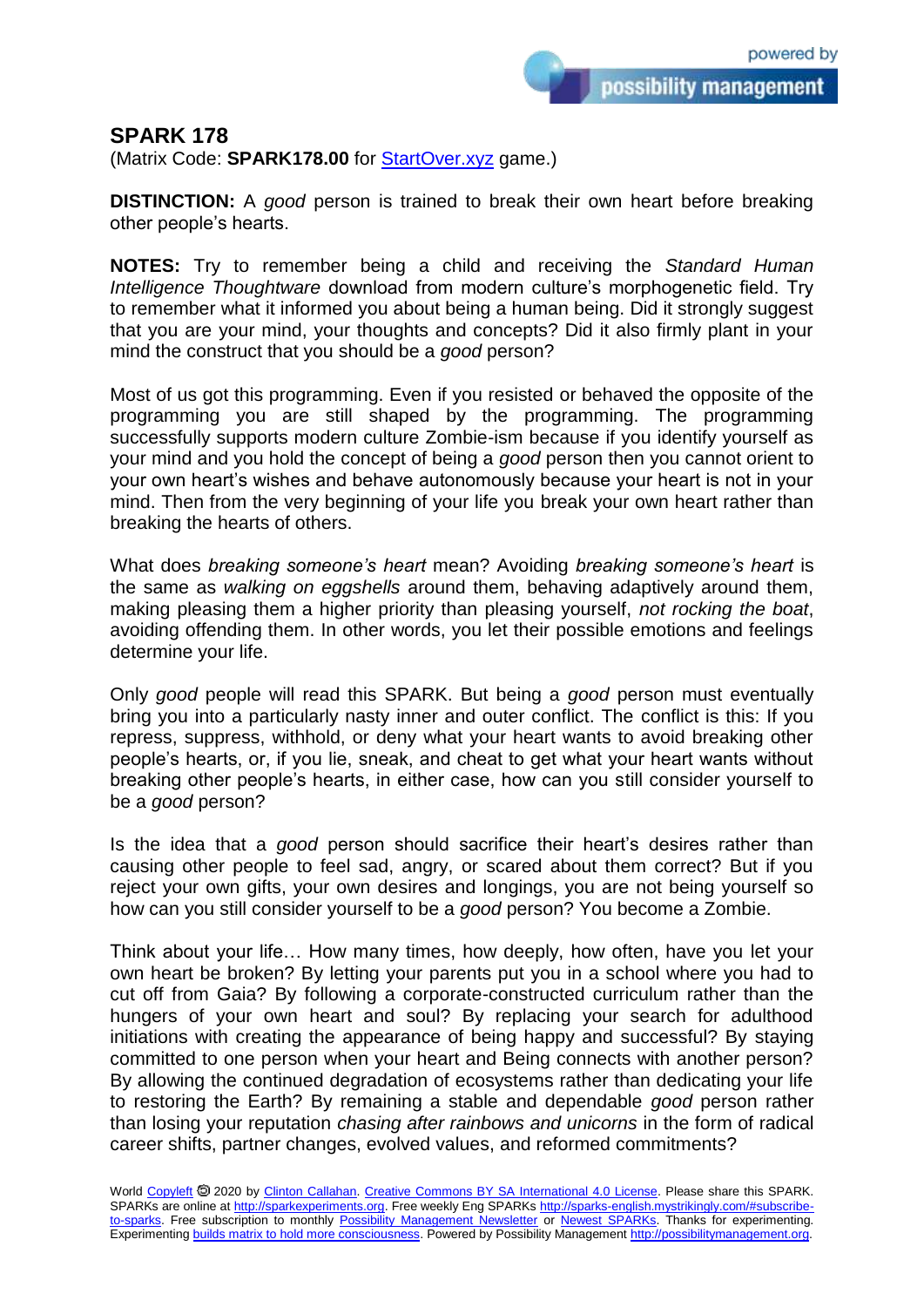How often might you have subverted the evolutionary influence of the universe by defending against personal changes so as to maintain your *good* person image?

One reward you might gain is becoming an expert in complaining to yourself and others about having a broken heart, not having followed an impulse when young, letting true love fly out of your hands and never finding it again, following in your mother's or father's footsteps instead of making tracks of your own.

Then you can share truthfully that you have the same pain as many others: staying in the *good person* prison and never going on life's real adventures. Together you share life's second prize: the intimacy of common pain.

What if sharing the pain of not living is not actually healthy? What if it is a kind of neurosis? What if you and your *drinking buddies* have similarly broken hearts so it feels like you are together but actually you are not? You are merely resonant in the common pain of not following your destiny. At least you are together in this pain… members together in the *At Leaster's Club*.

Did you ever share the mutual heartache of not being together with someone as a way of being together with them? So many people in the world can't be together with the one they love. This may be a collective global suffering. How could this be so common unless we human beings loved this kind of suffering?

Recognizing that you have the hobby of breaking your own heart and complaining about it puts many things in a totally new perspective. For example, you might realize that if you are not able to break other people's hearts you will never find a way to be yourself.

You cannot expect the others in your life to understand this and shift their behavior and make new propositions to you. You are the one reading this SPARK. You are the one getting the download. You have the key. It is up to you to go first.

## **EXPERIMENTS:**

**SPARK178.01** Begin to recognize and take care of your own heart. This may be a whole new approach to life.

Why didn't school teach you this stuff? Why didn't you get these insights before? These are not the most dangerous questions to be asking yourself at this point. If you get this SPARK then the most dangerous question to be asking yourself is what will you do now?

Uninitiated human beings love to be victims. We love to waste each moment and opportunity of our life in order to complain about it even to our deathbed. This is mainstream. An advanced mainstreamer on their deathbed might come to regret something, but it seems much easier to stay in low drama until the end.

Doing what makes your heart shine is never restricted by logistics, e.g. not enough money, time, knowledge, connections, whatever. If it was only a logistical problem you would have solved it long ago. Not so straightforward to solve are commitment